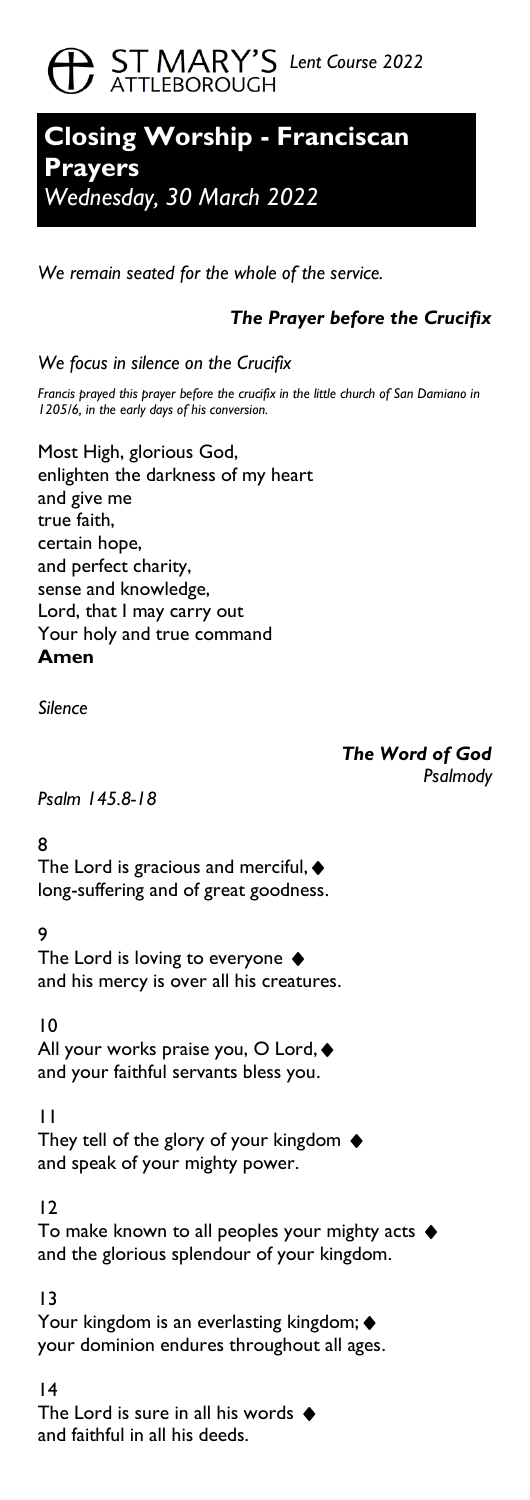15 The Lord upholds all those who fall ♦ and lifts up all those who are bowed down.

#### 16

The eyes of all wait upon you, O Lord, ♦ and you give them their food in due season.

#### 17

You open wide your hand  $\blacklozenge$ and fill all things living with plenty.

#### 18

The Lord is righteous in all his ways  $\blacklozenge$ and loving in all his works.

## *All*

**Glory to the Father and to the Son and to the Holy Spirit**♦ **as it was in the beginning is now and shall be for ever. Amen.**

> *New Testament Reading John 10.11-21*

A reading from the Gospel According to St John, Chapter 10, starting at the 11<sup>th</sup> verse:

Jesus said 'I am the good shepherd. The good shepherd lays down his life for the sheep. The hired hand, who is not the shepherd and does not own the sheep, sees the wolf coming and leaves the sheep and runs away—and the wolf snatches them and scatters them. The hired hand runs away because a hired hand does not care for the sheep. I am the good shepherd. I know my own and my own know me, just as the Father knows me and I know the Father. And I lay down my life for the sheep. I have other sheep that do not belong to this fold. I must bring them also, and they will listen to my voice. So there will be one flock, one shepherd. For this reason the Father loves me, because I lay down my life in order to take it up again. No one takes it from me, but I lay it down of my own accord. I have power to lay it down, and I have power to take it up again. I have received this command from my Father.'

Again the Jews were divided because of these words. Many of them were saying, 'He has a demon and is out of his mind. Why listen to him?' Others were saying, 'These are not the words of one who has a demon. Can a demon open the eyes of the blind?'

*Silence*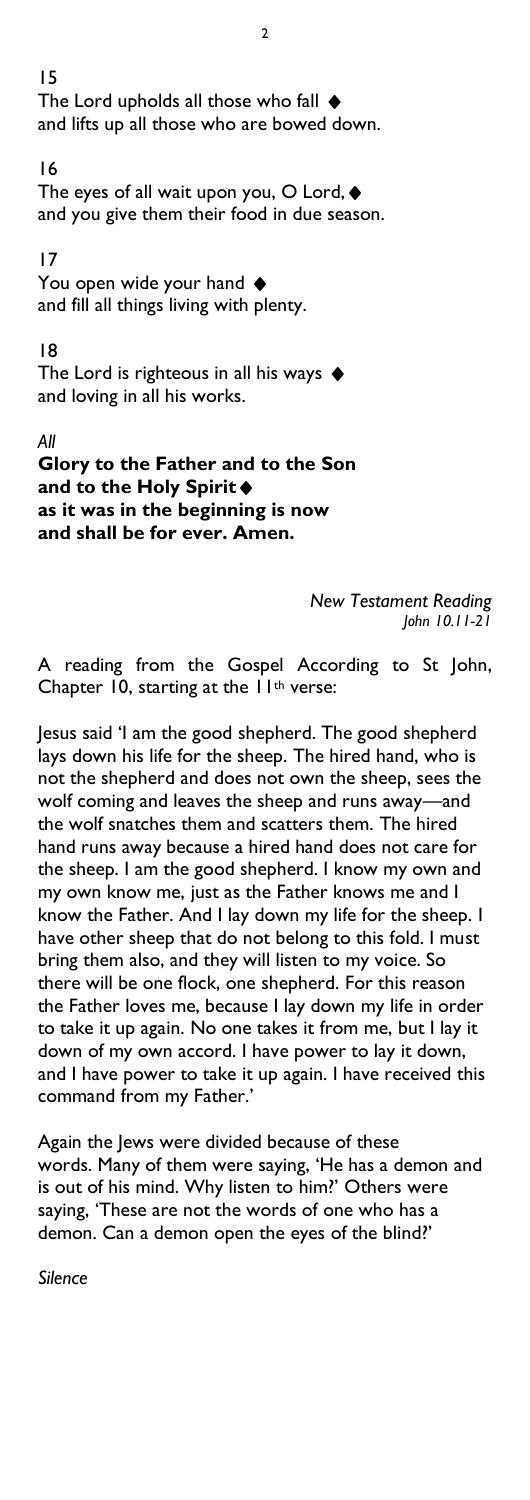1 Most High, all powerful, good Lord, yours are the praises, the glory, the honour and all blessing.

## 2

To you alone, Most High, do they belong and no human is worthy to mention your name.

## 3

Praised be you, my Lord, with all your creatures, especially Sir Brother Sun, who is the day and through whom you give us light.

## 4

And he is beautiful and radiant with great splendour; and bears a likeness of you, Most High One. Praised be you, my Lord, through Sister Moon and the stars:

in heaven you formed them clear and precious and beautiful.

## 5

Praised be you, my Lord, through Brother Wind; and through the air, cloudy and serene, and every kind of weather,

through which you give sustenance to your creatures.

6

Praised be you, my Lord, through Sister Water, who is very useful and humble and precious and chaste.

7

Praised be you, my Lord, through Brother Fire, through whom you light the night: and he is beautiful and playful and robust and strong.

8

Praised be you, my Lord, through our Sister, Mother Earth,

who sustains and governs us and who produces various fruit with coloured flowers and herbs.

## 9

Praised be you, my Lord,

through those who give pardon for your love and bear infirmity and tribulation.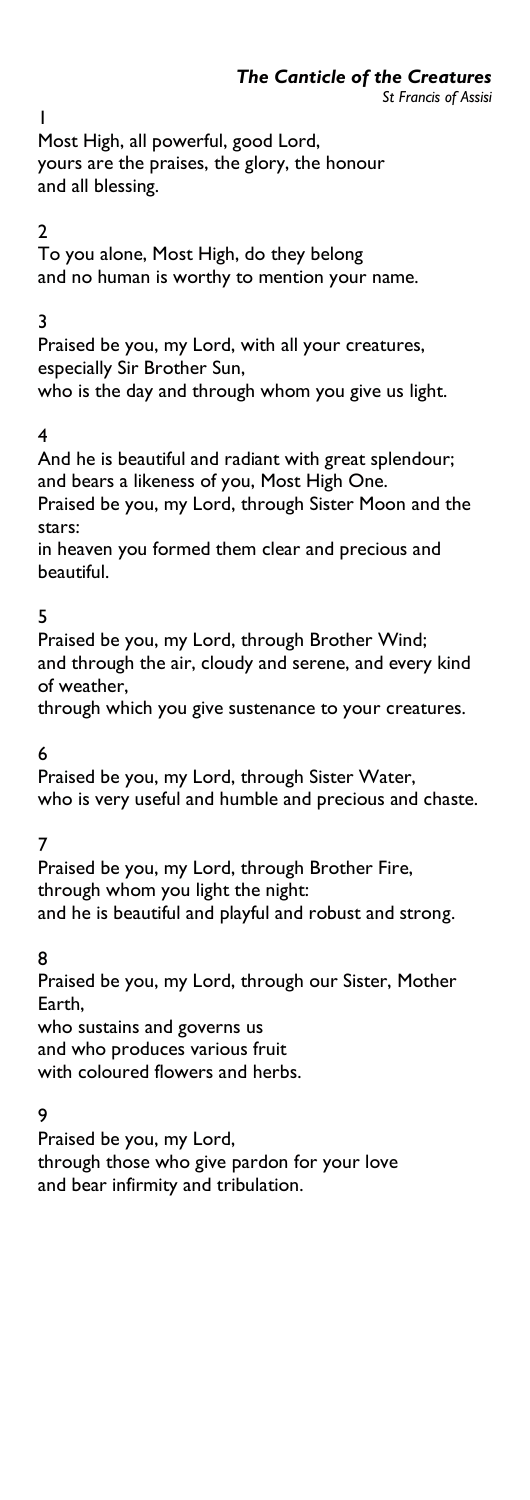10 Blessèd are those who endure in peace: for by you, Most High, shall they be crowned.

4

11 Praised be you, my Lord, for our Sister, Bodily Death, from whom no one living can escape: woe to those who die in mortal sin.

#### $\overline{12}$

Blessèd are those whom death will find in your most holy will, for the second death shall do them no harm.

#### 13

Praise and bless my Lord and give him thanks and serve him with great humility.

## *The Absorbeat*

*This prayer has a special place for members of the Third Order. It is incorporated in the Third Order Office, said daily by members of the Third Order throughout the world. A musical setting of this prayer was commissioned by Heather Hall TSSF, as a thanksgiving gift, to celebrate the foundation of the Third Order 800 years ago. Music composed by Adrian Green and performed by the Convivium Singers.*

*To listen at home – click here: [https://www.anglicanfranciscans.org/images/Absorbeat/Absorbeat\\_M1.mp3](https://www.anglicanfranciscans.org/images/Absorbeat/Absorbeat_M1.mp3)*

May the power of your love, Lord Christ, fiery and sweet as honey, so absorb our hearts as to withdraw them from all that is under heaven. Grant that we may be ready to die for love of your love, as you died for love of our love. Amen

## *The Lord's Prayer*

Trusting in the compassion of God, as our Saviour taught us, so we pray

**Our Father in heaven, hallowed be your name, your kingdom come, your will be done, on earth as in heaven. Give us today our daily bread. Forgive us our sins as we forgive those who sin against us. Lead us not into temptation but deliver us from evil. For the kingdom, the power, and the glory are yours now and for ever. Amen**